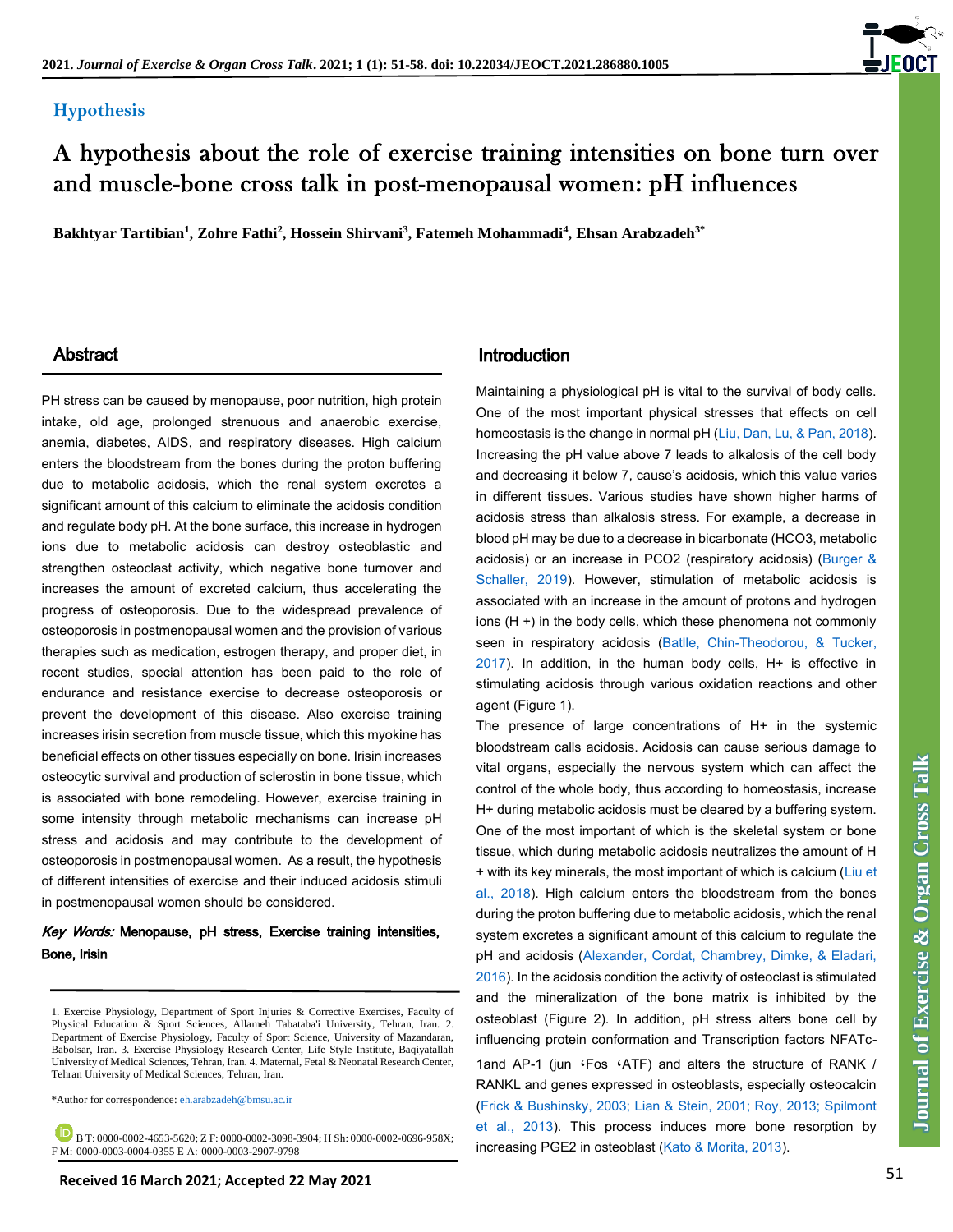Although bone has three general functions: structural support, protection of vital organs, and mineral storage, PH stress can reduce growth during puberty [\(Lemann Jr, Adams, Wilz, & Brenes, 2000\)](#page-4-0) as well as increase bone resorption in old age, especially in women after menopause [\(Arnett, 2003; Meghji, Morrison, Henderson, &](#page-4-0)  [Arnett, 2001\)](#page-4-0). Menopause is at risk factor for osteoporosis (Gambacciani, 2020; Huang et al., 2018). Also, exercise training is an agent that it can induce pH stress and acidosis [\(Robergs,](#page-4-0)  [Ghiasvand, & Parker, 2004; Sue, Wasserman, Moricca, & Casaburi,](#page-4-0)  [1988\)](#page-4-0). However, in postmenopausal women, there is conflicting debate about the relationship between pH stress and the intensity of physical activity, in terms of metabolic mechanisms and bone reversibility cycles. Physical activity has been reported to be an important factor in achieving maximal bone mass, but the mechanisms that affect bone metabolism due to exercise intensity and pH stress have not been fully understood. Therefore, the hypothesis of the present study is based on whether the pH stress caused by different training intensities is effective on bone reversibility in postmenopausal women.

#### **Hypothesis**

The decrease in bone density, apart from aging, usually occurs due to inactive lifestyle [\(Kovvuru et al., 2020; McEntee, 2020\)](#page-4-0). Studies have shown that mechanical stress induced by exercise is required to maintain optimal bone density [\(Benedetti, Furlini, Zati, & Letizia](#page-4-0)  [Mauro, 2018\)](#page-4-0). However, exercise, especially strenuous exercise in aging, apart from mechanical stress, is able to impose a lot of negative stress on the calcium homeostasis and bone related hormones [\(Aly, Desouki, Abdel-Mottaleb, & Sweed\)](#page-4-0). PH stress can increase at different exercise training intensities, and it cusses metabolic acidosis [\(Chatel et al., 2017; Robergs et al., 2004; Wahl,](#page-4-0)  [Zinner, Achtzehn, Bloch, & Mester, 2010\)](#page-4-0). It is stated that acidosis inhibits osteoblastic and stimulates osteoclastic activity [\(Bushinsky,](#page-4-0)  [1995; Krieger, Sessler, & Bushinsky, 1992\)](#page-4-0). This proses in bone cells



Figure1. Increase of H+ in the human body through different oxide reactions and reduction in pH stress stimulation.

, promotes bone turnover toward negative balance by increasing activation of osteoclast [\(Herrmann et al., 2007; Meghji et al., 2001;](#page-4-0)  [Yoon, 2018\)](#page-4-0). In the post menopause women this acidosis and negative bone turnover is very harmful because apart from this stress, menopause causes osteoporosis [\(Lerner, 2006\)](#page-4-0). In other words, the benefits of physical activity and exercise in preventing and reducing health risks in the elderly population have been confirmed, but its beneficial effects on the population of postmenopausal women need further investigation.

**Note that we experimented that are experimented to the system of the system of the system of the system of the system of the system of the system of the system of the system of the system of the system of the system of t** Based on increasing acidosis in some intensity of exercise training, it is not clear which exercise training are more valuable for postmenopausal women or how much exercise may be appropriate for this subjects. According to studies, different aerobic and strength exercise training can increase bone density [\(Armamento](#page-4-0)‐Villareal et [al., 2020; Beavers et al., 2017\)](#page-4-0). But in postmenopausal women, walking is relatively ineffective in preventing a decrease in bone density [\(Jati et al., 2018; Sydora et al., 2020\)](#page-4-0). Most studies that used load-bearing exercises in postmenopausal women, seems that this type of exercise have a natural increase in bone density due to mechanical loading [\(Kim & Lee, 2019; Watson et al., 2018\)](#page-4-0). However, this study doesn't consider pH stress with anaerobic contraction and acidosis after resistance training. Different modality of exercise training in ageing women creates a variety of adaptation. It seems that that the amplitude of traction in exercise training (at different age) determines the amount of cell response. It has been show that began of exercise training in middle age and continued into old age, it had a positive effect on bone mass [\(Nishimura et al.,](#page-4-0)  [2018\)](#page-4-0). While, this positive effects may not be obtained when the exercise program was started after mid-aged. However, the benefit of exercise was not limited by age [\(SMITH & RAAB, 1986\)](#page-4-0). Another study, in female rats showed that young animals exercising on treadmills were directly affected by exercise stress by increased mineralization in the bone cortex [\(Iwamoto, Yeh, & Aloia, 1999;](#page-4-0)  [McDonald, Hegenauer, & Saltman, 1986\)](#page-4-0). While in older subjects without bearing the weight on bones showed that it can have a systemic effect on bone density [\(Marques et al., 2011\)](#page-4-0).

There are several important issues in consider of exercise training in ageing. One of them is the amount of load (mechanical stress) of exercise training and the other is related to the intensity of exercise used (biochemical stress and pH due to some exercise intensity). Higher-intensity weight-bearing exercise (i.e. jogging instead of walking or walking) put more strain on the bone and leads to metabolic acidosis, which may play a role in bone remodeling [\(Henderson et al., 1989\)](#page-4-0). It seems that acute and chronic exercise (spatially in athlete) creates different response in bone to pH stress in ageing. Jacobson et al showed that ageing female athletes had similar bone mineral density in the radius and lumbar vertebrae to younger female athletes. As a result, the difference was not observed between older athletes and older non-athletes group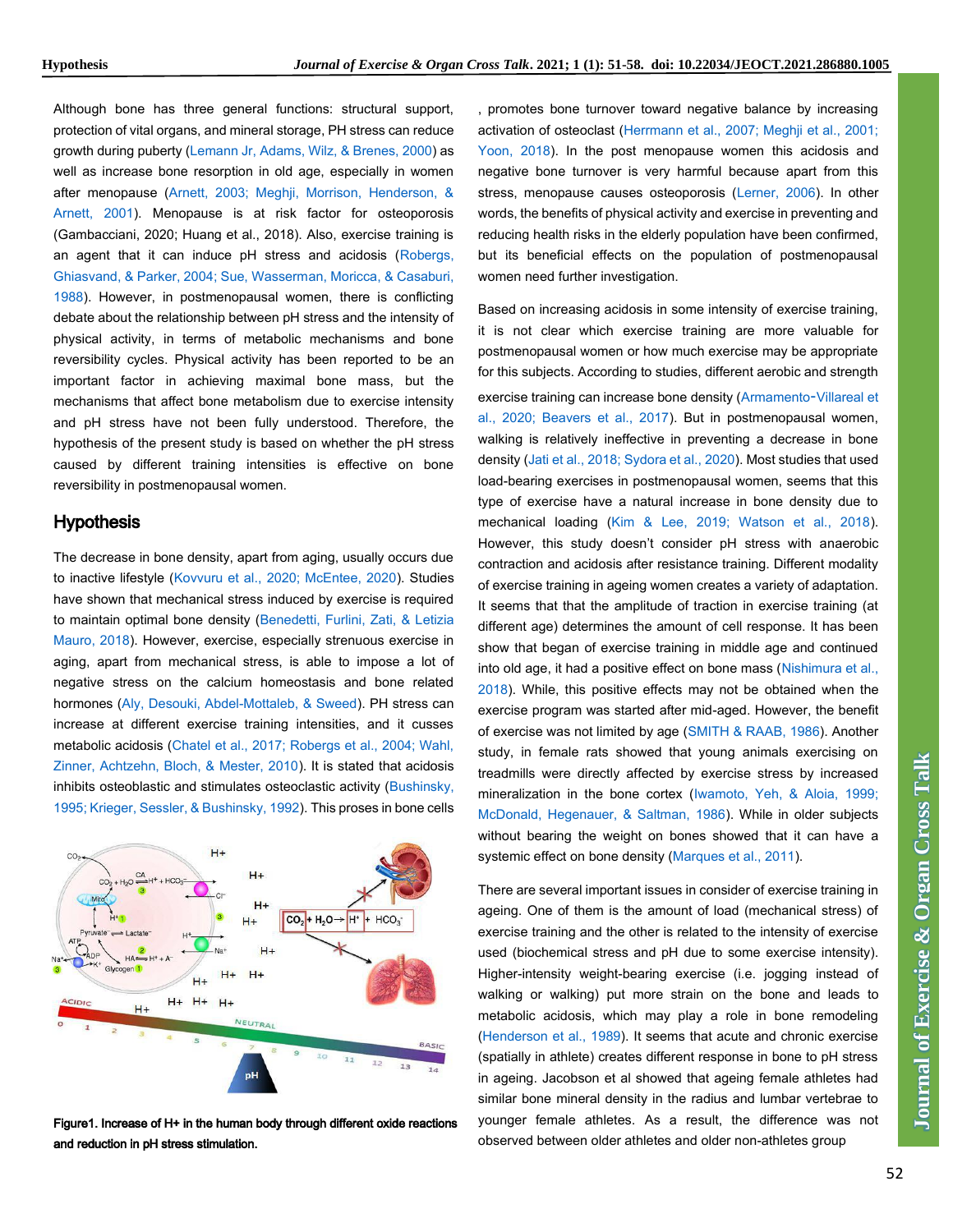

Figure 2. Schematic of the effect of metabolic acidosis on bone.

[\(Jacobson, Beaver, Grubb, Taft, & Talmage, 1984\)](#page-4-0). This study supports the idea that exercise may be especially important in the postmenopausal years. Talmage et al. showed that in non-athlete women, radius bone density decreases with age after approximately 47 to 52 years, but no changes were observed in female athletes [\(Talmage, Stinnett, Landwehr, Vincent, & McCartney, 1986\)](#page-4-0). Nelson et al. show that postmenopausal women with endurance training had similar bone density in the radius and vertebrae compare to women who were sedentary [\(NELSON, MEREDITH, DAWSON-HUGHES,](#page-4-0)  [& EVANS, 1988\)](#page-4-0). These changes can be attributed to weight loss from exercise or even pH stress due to intensity of exercise training. Athletes participating in aerobic non-weight-bearing sports such as cycling and swimming usually had lower BMDs than other participants in resistance and impact exercise.

It is important to note that when exercise is performed in obese women for a long time, the beneficial role of mechanical stress due to weight loss in bone were eliminated and therefore other stresses should be considered in this hypothesis. Various mechanisms can be considered to investigate the role of exercise intensity, pH stress in women, especially after menopause. In addition to the metabolic benefits, endurance exercise at a variety of VO2maxes that include long sessions (increase duration of exercise), can induce respiratory and metabolic acidosis during fatigue, which can have the negative effect on bone metabolism [\(Bushinsky & Ori, 1993\)](#page-4-0). Also, if intensity and duration of exercise training increased, it causes releasing catabolic hormones such as cortisol and then proteolysis in elderly people [\(Simmons, Miles, Gerich, & Haymond, 1984\)](#page-4-0). It is stated that at menopause period, there is a decrease in key female hormones such as estrogen, which this decrease also causes an increase in cortisol [\(McInnes et al., 2012\)](#page-4-0). It has been show that both levels of exogenous or endogenous glucocorticoids reduce bone mineral density [\(Kumar, 2001\)](#page-4-0).

The mechanism by which glucocorticoids reduce bone density is multifactorial [\(Perez, Oster, Katz, & Vaamonde, 1979\)](#page-4-0). There is also evidence in both human and animal studies that metabolic acidosis stimulates increased cortisol production. Chronic metabolic acidosis can increase cortisol production, and both acidosis and cortisol can cause osteopenia [\(Kukreja, Bowser, Hargis, Henderson, & Williams,](#page-4-0)  [1976; Weger, Kotanko, Weger, Deutschmann, & Skrabal, 2000\)](#page-4-0). Also, Krieger et al. (2002) showed that cortisol inhibits the induction of bone resorption due to acidosis [\(Krieger, Frick, & Bushinsky,](#page-4-0)  [2002\)](#page-4-0). Studies on the effects of cortisol from both menopause and acidosis on bone destruction and osteoporosis in menopausal women has been limited. It is stated that, women have approximately 20% less aerobic capacity and less oxygen carrying capacity in their blood. Because this reason their response to exercise training is difference and it can cause acidosis. They also have metabolic differences than men in lipids metabolism at rest and during exercise training [\(Wilmore, Costill, & Kenney, 1994\)](#page-4-0). These factors can be effective in inducing pH stress. Therefore, all these cases should be considered in exercise training prescription spatially in menopause women. For example, jogging may be a simply exercise for middleaged, but for some postmenopausal women it can be too intense.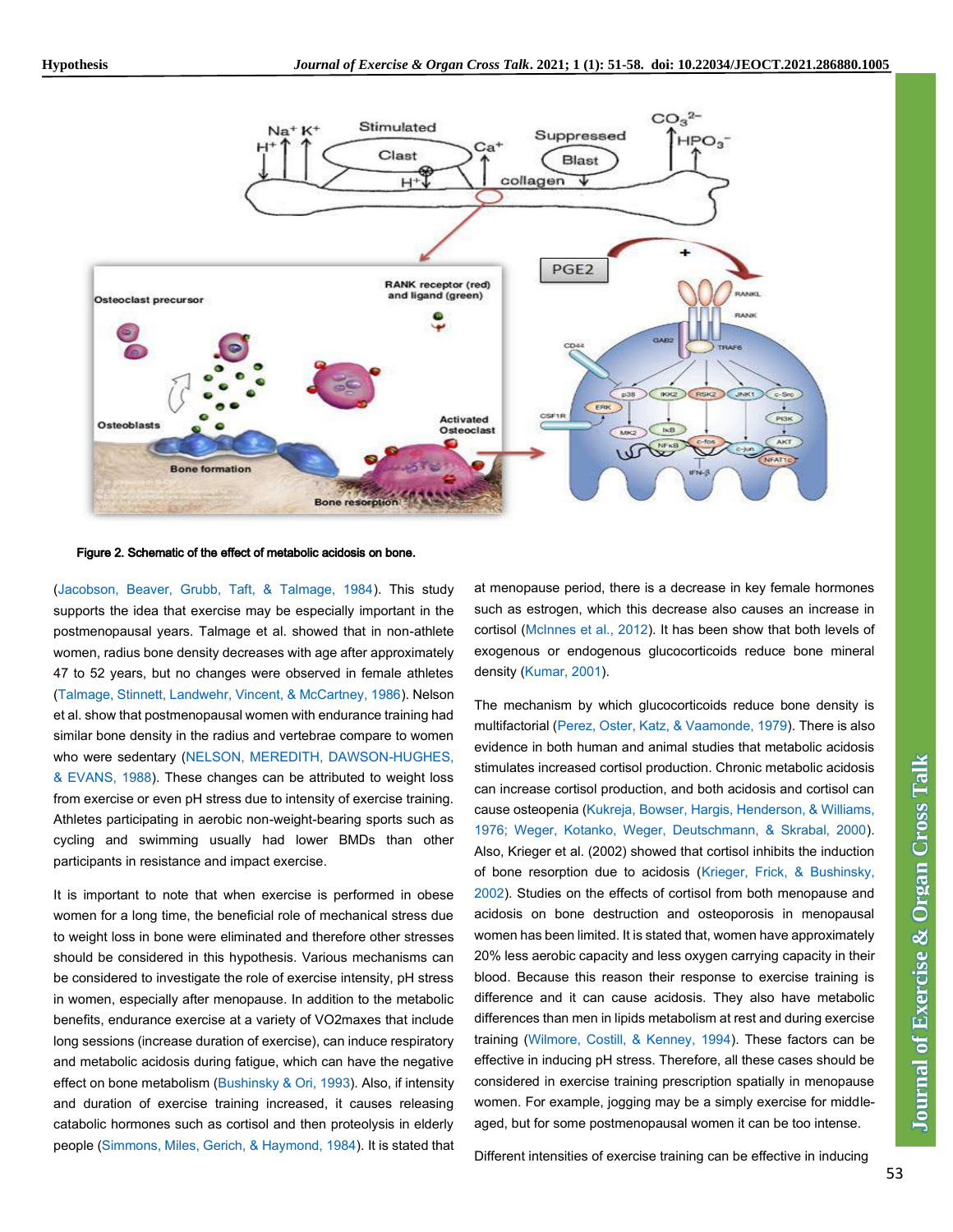pH stress. It is stated that in menopause women's, cycling (low intensity) can be recommended to improve general health and create a positive effect along with other strengthening physical activities and weight bearing [\(Moreira et al., 2014\)](#page-4-0). In simple weight bearing activities such as walking, eliminating the intensity of exercise usually reduces the amount of stress caused by exercise. PH stress is usually stimulated at high training intensities (age-dependent), but in simple walking activity the amount of pressure on the metabolic systems is not high enough to stimulate metabolic acidosis. Studies have also measured the effect of walking activity on bone tissue, measuring only mechanical stress and the amount of load on bone mass. They showed that promoting and sustaining walking could improve thigh BMD in postmenopausal women without having any effect on spinal BMD. Although it had positive and significant effects on BMD of the femur neck, it should be noted that the effects of quick walking alone are not enough to stimulate spinal BMD in postmenopausal women. Proton release also occurs during ATP hydrolysis when an exercise becomes intense, the rate of ATP hydrolysis is not matched by the transfer of protons, inorganic phosphate, and ADP can't inter the mitochondria. Consequently, increase in ATP dependence on glycolysis. Under these conditions, the release of cytosolic protons from glycolysis and hydrolysis of ATP increases. Cell buffering capacity limited and as a result acidosis develops [\(Robergs, 2001\)](#page-4-0). That this agent can cusses stress in postmenopausal women.

#### Muscle-bone cross talk

It has been show that Sclerostin produced by osteocytes [\(Van](#page-4-0)  [Bezooijen et al., 2004\)](#page-4-0). Osteocytes also create from mature osteoblasts, that located in the bone matrix and make approximately 90% of bone cell composition [\(Bonewald, 2011\)](#page-4-0). Evidence suggests that osteocytes can also increase bone formation in the presence of high blood calcium [\(Qing & Bonewald, 2009\)](#page-4-0). One of the factors that can affect the activity of osteocytes is regular exercise that has no side effects. Physical activity not only targets bone cells but also increases the production of several hormone-like molecules from skeletal muscle called myokine [\(Pedersen & Febbraio, 2012\)](#page-4-0). Several these myokines include interleukin-6 (IL-6) and irisin (Keller [et al., 2001\)](#page-4-0). It has been shown Irisin increase significantly in endurance exercise [\(Jedrychowski et al., 2015\)](#page-4-0). Recent studies have shown that irisin injections can also affect bone regeneration. For example, irisin injections at very low doses have been shown to improve bone mineral density and resistance in the cerebral cortex [\(Colaianni et al., 2014\)](#page-4-0). These effects were consistent with in vitro studies showing that irisin can increase osteoblast differentiation [\(Qiao et al., 2016\)](#page-4-0). Recently, has been shown irisin act on bone integrin aV receptors to enhance bone homeostasis and Sclerostin secretion. Therefore, increasing these factors all leads to improved bone regeneration. Based on this, it can be assumed that exercising by increasing irisin secretion can also improve bone metabolism during menopause, which prevents osteoporosis (Figure 3). Several studies have shown that insulin resistance may also occur due to acidosis or inflammation [\(Kobayashi, Maesato, Moriya, Ohtake, &](#page-4-0)  [Ikeda, 2005\)](#page-4-0). Decreased irisin levels may be induced muscle insulin resistance in patients with CKD [\(Wen, Wang, Lin, & Hung, 2013\)](#page-4-0).



Figure 3. Exercise with muscle contraction and secretion of myokine irisin can cause cross-talk between muscle and bone, which ultimately enhances bone regeneration.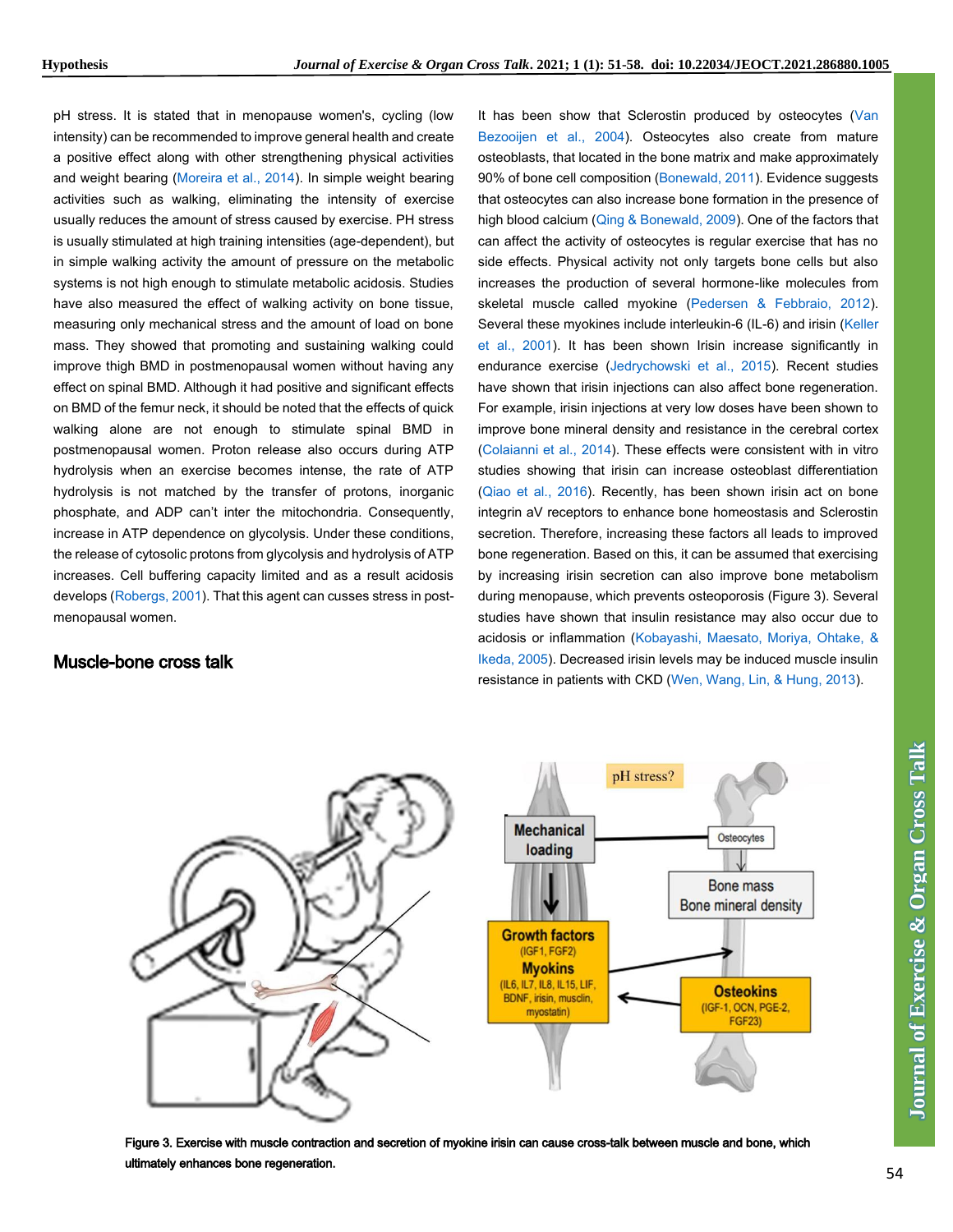However, the fact that irisin improves glucose homeostasis and insulin resistance has been established in several studies [\(BostrÖm,](#page-4-0)  [Wu, Jedrychowski, & Korde, 2012\)](#page-4-0) but the association of acidosis with intramuscular irisin levels to control insulin resistance has not been established. If irisin is effective in controlling pH stress and regulating muscle acidosis, it can also improve insulin resistance and increase its secretion improve bone anabolism.

#### **Conclusion**

Some studies have examined the beneficial effects of exercise on bone tissue in older men and women, and listed the benefits on bone metabolism. But our study assumes that high intensity and long-term exercise training can be effective in inducing acidosis and pH stress. It seems that resistance exercise training (lower load and high repeat in each set) apart from mechanical stress seems to have less effect on pH stress; therefore, less calcium excretion after resistance exercise can cause positive remodeling in bone mass and be effective in controlling osteoporosis caused by aging. Also muscle bone crosstalk can influence on bone remodeling and decrease adverse effects of pH in bone tissue. However, apart from the varying positive effects of exercise training in different age, the prescription of exercise training for post-menopausal woman need some caution that we certainly consider theses.

#### What is already known on this subject?

Numerous studies have evaluated the role of pH stress on the destruction of bone turn over. Exercise by stimulating the secretion of Myokines and Osteokines can improve the homeostasis of these cells, but different intensities of exercise, especially anaerobic exercise can destroy cell homeostasis by destroying the pH.

## What this study adds?

It seems that although various exercises can destroy the bone turn over by expanding the pH, but Osteokines and Myokines such as irisin can neutralize this stress and have beneficial effects on bone metabolism in different exercise intensities in postmenopausal women.

#### Acknowledgements

None.

## Funding

None.

#### Compliance with ethical standards

Conflict of interest The authors declare that they have no conflict of interest.

Ethical approval Not applicable.

Informed consent Not applicable.

#### Author contributions

Conceptualization: B.T., H.S.H.; Methodology: E.A., Z.F.; Software: E.A.; Validation: H.S.H., B.T.; Formal analysis: None.; Investigation: B.T., H.S.H., E.A.; Resources: Z.F.; Data curation: None.; Writing original draft: B.T., H.S.H., E.A., Z.F.; Writing - review & editing: E.A.; H.S.H.; Supervision: B.T.; Project administration: E.A.; Funding acquisition: H.S.H., Z.F.

#### <span id="page-4-0"></span>**References**

Alexander, R. T., Cordat, E., Chambrey, R., Dimke, H., & Eladari, D. (2016). Acidosis and urinary calcium excretion: insights from genetic disorders. Journal of the American Society of Nephrology, 27(12), 3511- 3520. doi[: https://doi.org/10.1681/ASN.2016030305](https://doi.org/10.1681/ASN.2016030305)

Armamento‐Villareal, R., Aguirre, L., Waters, D. L., Napoli, N., Qualls, C., & Villareal, D. T. (2020). Effect of aerobic or resistance exercise, or both, on bone mineral density and bone metabolism in obese older adults while dieting: a randomized controlled trial. Journal of bone and mineral research, 35(3), 430-439. doi[: https://doi.org/10.1002/jbmr.3905](https://doi.org/10.1002/jbmr.3905)

Arnett, T. (2003). Regulation of bone cell function by acid–base balance. Proceedings of the Nutrition Society, 62(2), 511-520. doi: <https://doi.org/10.1079/PNS2003268>

Batlle, D., Chin-Theodorou, J., & Tucker, B. M. (2017). Metabolic acidosis or respiratory alkalosis? Evaluation of a low plasma bicarbonate using the urine anion gap. American Journal of Kidney Diseases, 70(3), 440-444. doi: <https://doi.org/10.1053/j.ajkd.2017.04.017>

Beavers, K. M., Beavers, D. P., Martin, S. B., Marsh, A. P., Lyles, M. F., Lenchik, L., . . . Nicklas, B. J. (2017). Change in bone mineral density during weight loss with resistance versus aerobic exercise training in older adults. Journals of Gerontology Series A: Biomedical Sciences and Medical Sciences, 72(11), 1582-1585. doi: <https://doi.org/10.1093/gerona/glx048>

Benedetti, M. G., Furlini, G., Zati, A., & Letizia Mauro, G. (2018). The effectiveness of physical exercise on bone density in osteoporotic patients. BioMed research international, 2018. doi: <https://doi.org/10.1155/2018/4840531>

Bonewald, L. F. (2011). The amazing osteocyte. Journal of bone and mineral research, 26(2), 229-238. doi: <https://doi.org/10.1002/jbmr.320>

BostrÖm, P., Wu, J., Jedrychowski, M., & Korde, A. (2012). Irisin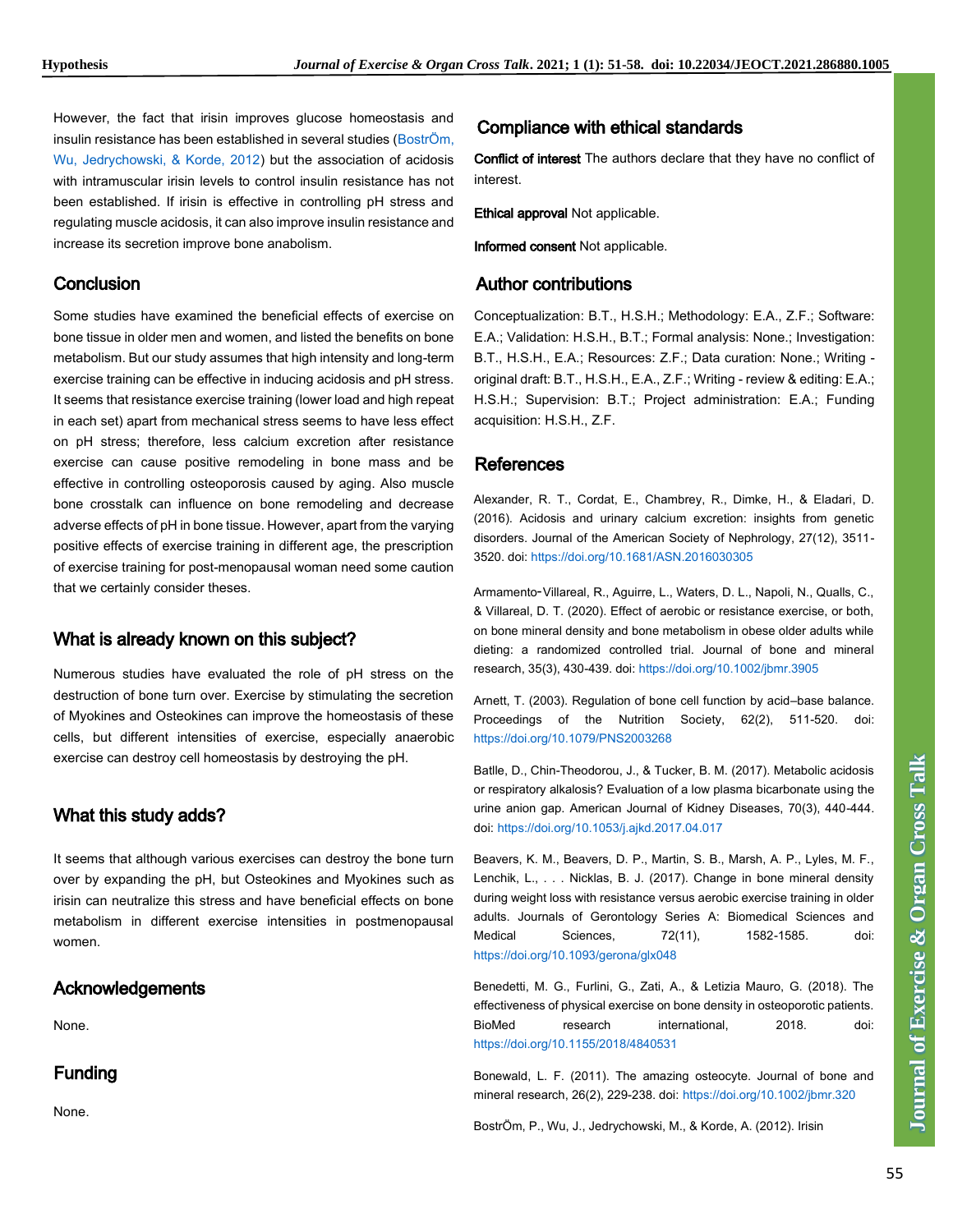induces brown fat of white adipose tissue in vivo and protects against dietinduced obesity and diabetes. Nature, 481, 463-468. doi: <https://doi.org/10.1038/nature10777>

Burger, M., & Schaller, D. J. (2019). Physiology, Acidosis, Metabolic StatPearls [Internet]: StatPearls Publishing. <https://www.ncbi.nlm.nih.gov/books/NBK482146/>

Bushinsky, D. A. (1995). Stimulated osteoclastic and suppressed osteoblastic activity in metabolic but not respiratory acidosis. American Journal of Physiology-Cell Physiology, 268(1), C80-C88. doi: <https://doi.org/10.1152/ajpcell.1995.268.1.C80>

Bushinsky, D. A., & Ori, Y. (1993). Effects of metabolic and respiratory acidosis on bone. Current Opinion in Nephrology and Hypertension, 2(4), 588-596. PMID: 7859021

Chatel, B., Messonnier, L. A., Hourdé, C., Vilmen, C., Bernard, M., & Bendahan, D. (2017). Moderate and intense muscular exercises induce marked intramyocellular metabolic acidosis in sickle cell disease mice. Journal of applied physiology, 122(5), 1362-1369. doi: <https://doi.org/10.1152/japplphysiol.01099.2016>

Colaianni, G., Cuscito, C., Mongelli, T., Oranger, A., Mori, G., Brunetti, G., . . . Grano, M. (2014). Irisin enhances osteoblast differentiation in vitro. International journal of endocrinology, 2014. doi: <https://doi.org/10.1155/2014/902186>

Frick, K. K., & Bushinsky, D. A. (2003). Metabolic acidosis stimulates RANKL RNA expression in bone through a cyclo‐oxygenase‐dependent mechanism. Journal of bone and mineral research, 18(7), 1317-1325. doi: <https://doi.org/10.1359/jbmr.2003.18.7.1317>

Gambacciani, M. (2020). The relative contributions of menopause and aging to postmenopausal osteoporosis. Climacteric: the journal of the International Menopause Society, 23(1), 105. doi: 10.1080/13697137.2019.1679114

Henderson, S., Graham, H., Mollan, R., Riddoch, C., Sheridan, B., & Johnston, H. (1989). Calcium homeostasis and exercise. International orthopaedics, 13(1), 69-73. doi: <https://doi.org/10.1007/BF00266727>

Herrmann, M., Müller, M., Scharhag, J., Sand-Hill, M., Kindermann, W., & Herrmann, W. (2007). The effect of endurance exercise-induced lactacidosis on biochemical markers of bone turnover. Clinical Chemistry and Laboratory Medicine (CCLM), 45(10), 1381-1389. doi: <https://doi.org/10.1515/CCLM.2007.282>

Huang, G., Coviello, A., LaValley, M. P., Ensrud, K. E., Cauley, J. A., Cawthon, P. M., & Fredman, L. (2018). Surgical Menopause and Frailty Risk in Community‐Dwelling Older Women: Study of Osteoporotic Fractures. Journal of the American Geriatrics Society, 66(11), 2172-2177. doi: <https://doi.org/10.1111/jgs.15505>

Iwamoto, J., Yeh, J., & Aloia, J. (1999). Differential effect of treadmill exercise on three cancellous bone sites in the young growing rat. Bone, 24(3), 163-169. doi: [https://doi.org/10.1016/S8756-3282\(98\)00189-6](https://doi.org/10.1016/S8756-3282(98)00189-6)

Jacobson, P., Beaver, W., Grubb, S., Taft, T., & Talmage, R. (1984). Bone density in women: college athletes and older athletic women. Journal of Orthopaedic Research, 2(4), 328-332. doi: <https://doi.org/10.1002/jor.1100020404>

Jati, S. R., Borba-Pinheiro, C. J., Vale, R. G., Batista, A. J., Pernambuco, C. S., & JM, M. (2018). Bone density and functional autonomy in postmenopausal women submitted to adapted capoeira exercises and walking. JEPonline. 2018; 21 (2): 214, 226.

Jedrychowski, M. P., Wrann, C. D., Paulo, J. A., Gerber, K. K., Szpyt, J., Robinson, M. M., . . . Spiegelman, B. M. (2015). Detection and quantitation of circulating human irisin by tandem mass spectrometry. Cell metabolism, 22(4), 734-740. doi: <https://doi.org/10.1016/j.cmet.2015.08.001>

Kato, K., & Morita, I. (2013). Promotion of osteoclast differentiation and activation in spite of impeded osteoblast-lineage differentiation under acidosis: effects of acidosis on bone metabolism. Bioscience trends, 7(1), 33-41. doi: <https://doi.org/10.5582/bst.2013.v7.1.33>

Keller, C., Steensberg, A., Pilegaard, H., Osada, T., Saltin, B., Pedersen, B. K., & Neufer, P. D. (2001). Transcriptional activation of the IL‐6 gene in human contracting skeletal muscle: influence of muscle glycogen content. The FASEB journal, 15(14), 1-15. doi[: https://doi.org/10.1096/fj.01-0507fje](https://doi.org/10.1096/fj.01-0507fje)

Kim, K.-H., & Lee, H.-B. (2019). Effects of circuit training interventions on bone metabolism markers and bone density of old women with osteopenia. Journal of exercise rehabilitation, 15(2), 302. doi: 10.12965/jer.1836640.320

Kobayashi, S., Maesato, K., Moriya, H., Ohtake, T., & Ikeda, T. (2005). Insulin resistance in patients with chronic kidney disease. American Journal of Kidney Diseases, 45(2), 275-280. doi: <https://doi.org/10.1053/j.ajkd.2004.09.034>

Kovvuru, K., Kanduri, S. R., Vaitla, P., Marathi, R., Gosi, S., Garcia Anton, D. F., . . . Garla, V. (2020). Risk Factors and Management of Osteoporosis Post-Transplant. Medicina, 56(6), 302. [https://www.mdpi.com/1010-](https://www.mdpi.com/1010-660X/56/6/302) [660X/56/6/302](https://www.mdpi.com/1010-660X/56/6/302)

Krieger, N. S., Frick, K. K., & Bushinsky, D. A. (2002). Cortisol inhibits acidinduced bone resorption in vitro. Journal of the American Society of Nephrology, 13(10), 2534-2539. doi: <https://doi.org/10.1097/01.ASN.0000031721.19801.7C>

Krieger, N. S., Sessler, N. E., & Bushinsky, D. A. (1992). Acidosis inhibits osteoblastic and stimulates osteoclastic activity in vitro. American Journal of Physiology-Renal Physiology, 262(3), F442-F448. doi: <https://doi.org/10.1152/ajprenal.1992.262.3.F442>

Kukreja, S. C., Bowser, E. N., Hargis, G. K., Henderson, W. J., & Williams, G. A. (1976). Mechanisms of glucocorticoid-induced osteopenia: role of parathyroid glands. Proceedings of the Society for Experimental Biology and Medicine, 152(3), 358-361. doi: [https://doi.org/10.3181/00379727-](https://doi.org/10.3181/00379727-152-39396) [152-39396](https://doi.org/10.3181/00379727-152-39396)

Kumar, R. (2001). Glucocorticoid-induced osteoporosis. Current Opinion in Nephrology and Hypertension, 10(5), 589-595.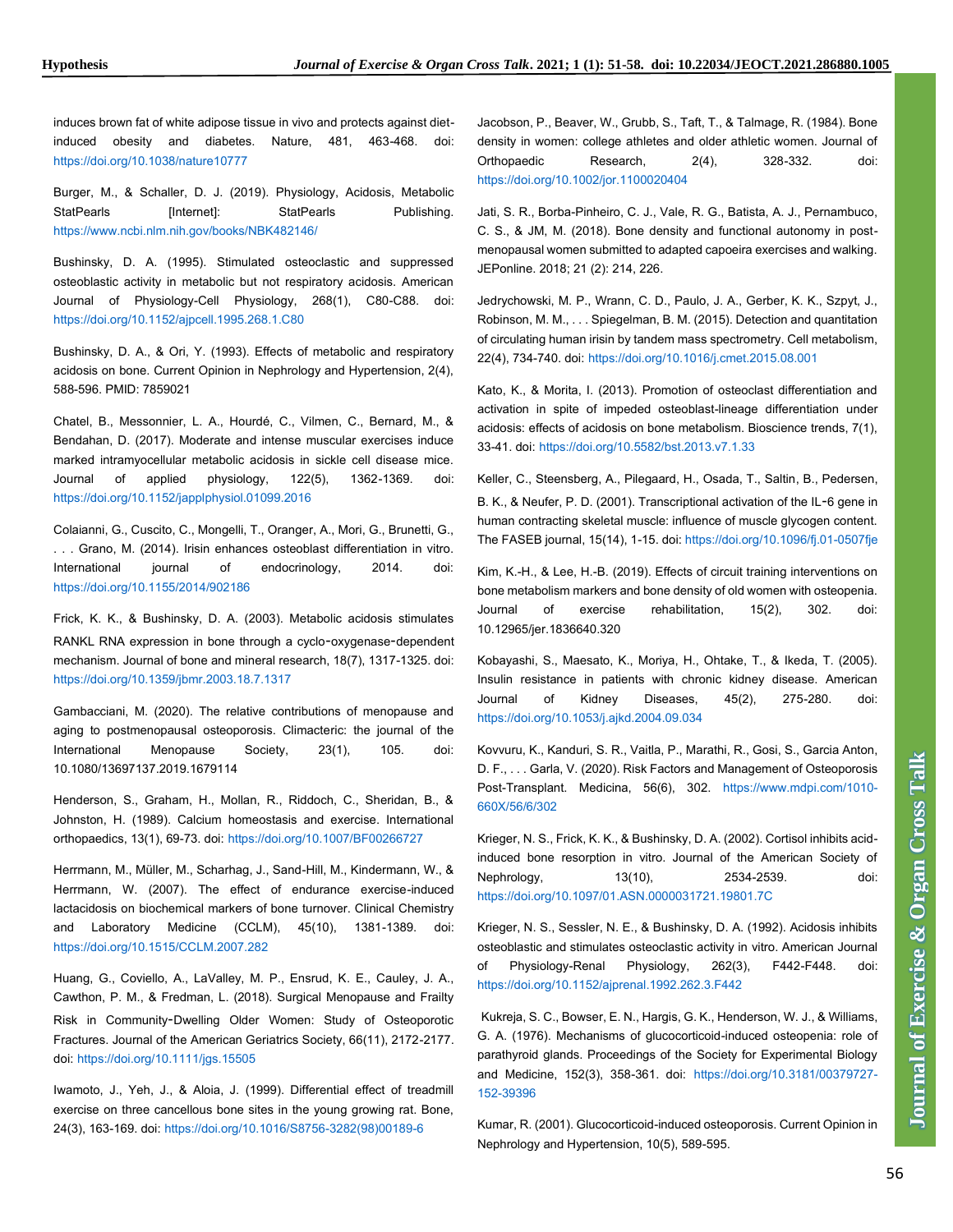Lemann Jr, J., Adams, N. D., Wilz, D. R., & Brenes, L. G. (2000). Acid and mineral balances and bone in familial proximal renal tubular acidosis. Kidney international, 58(3), 1267-1277. doi: [https://doi.org/10.1046/j.1523-](https://doi.org/10.1046/j.1523-1755.2000.00282.x) [1755.2000.00282.x](https://doi.org/10.1046/j.1523-1755.2000.00282.x)

Lerner, U. (2006). Bone remodeling in post-menopausal osteoporosis. Journal of dental research, 85(7), 584-595. doi: <https://doi.org/10.1177/154405910608500703>

Lian, J. B., & Stein, G. S. (2001). Osteoblast biology Osteoporosis (pp. 21- 71): Elsevier. doi: <https://doi.org/10.1016/B978-012470862-4/50003-9>

Liu, W., Dan, X., Lu, W. W., & Pan, H. (2018). Importance of Biomaterials In Vivo Microenvironment pH (μe-pH) in the Regeneration Process of Osteoporotic Bone Defects Developments and Aapplications of Calcium Phosphate Bone Cements (pp. 473-495): Springer. doi: [https://doi.org/10.1007/978-981-10-5975-9\\_11](https://doi.org/10.1007/978-981-10-5975-9_11)

Marques, E. A., Mota, J., Machado, L., Sousa, F., Coelho, M., Moreira, P., & Carvalho, J. (2011). Multicomponent training program with weightbearing exercises elicits favorable bone density, muscle strength, and balance adaptations in older women. Calcified tissue international, 88(2), 117-129. doi: <https://doi.org/10.1007/s00223-010-9437-1>

McDonald, R., Hegenauer, J., & Saltman, P. (1986). Age-related differences in the bone mineralization pattern of rats following exercise. Journal of gerontology, 41(4), 445-452. doi: <https://doi.org/10.1093/geronj/41.4.445>

McEntee, B. (2020). Bone Health. Bone. <https://mcenteephysio.com/news/2020/2/24/bone-heatlh>

McInnes, K. J., Andersson, T. C., Šimonytė, K., Söderström, I., Mattsson, C., Seckl, J. R., & Olsson, T. (2012). Association of 11β-Hydroxysteroid Dehydrogenase Type 1 Expression and Activity with Estrogen Receptor β in Adipose Tissue from Postmenopausal Women. Menopause (New York, NY), 19(12), 1347. doi: 10.1097/gme.0b013e318258aad7

Meghji, S., Morrison, M. S., Henderson, B., & Arnett, T. R. (2001). pH dependence of bone resorption: mouse calvarial osteoclasts are activated by acidosis. American Journal of Physiology-Endocrinology and Metabolism, 280(1), E112-E119. doi: <https://doi.org/10.1152/ajpendo.2001.280.1.E112>

Moreira, L. D. F., Oliveira, M. L. d., Lirani-Galvão, A. P., Marin-Mio, R. V., Santos, R. N. d., & Lazaretti-Castro, M. (2014). Physical exercise and osteoporosis: effects of different types of exercises on bone and physical function of postmenopausal women. Arquivos Brasileiros de Endocrinologia & Metabologia, 58(5), 514-522.

NELSON, M. E., MEREDITH, C. N., DAWSON-HUGHES, B., & EVANS, W. J. (1988). Hormone and bone mineral status in endurance-trained and sedentary postmenopausal women. The Journal of Clinical Endocrinology & Metabolism, 66(5), 927-933. doi: <https://doi.org/10.1210/jcem-66-5-927>

Nishimura, A., Ito, N., Asanuma, K., Akeda, K., Ogura, T., & Sudo, A. (2018). Do exercise habits during middle age affect locomotive syndrome in old age? Modern rheumatology, 28(2), 334-338. doi: <https://doi.org/10.1080/14397595.2017.1333670>

Pedersen, B. K., & Febbraio, M. A. (2012). Muscles, exercise and obesity: skeletal muscle as a secretory organ. Nature reviews endocrinology, 8(8), 457-465. doi: <https://doi.org/10.1038/nrendo.2012.49>

Perez, G. O., Oster, J. R., Katz, F. H., & Vaamonde, C. A. (1979). The effect of acute metabolic acidosis on plasma cortisol, renin activity and aldosterone. Hormone Research in Paediatrics, 11(1), 12-21. doi: <https://doi.org/10.1159/000179033>

Qiao, X., Nie, Y., Ma, Y., Chen, Y., Cheng, R., Yin, W., . . . Xu, L. (2016). Irisin promotes osteoblast proliferation and differentiation via activating the MAP kinase signaling pathways. Scientific reports, 6(1), 1-12. doi: <https://doi.org/10.1038/srep18732>

Qing, H., & Bonewald, L. F. (2009). Osteocyte remodeling of the perilacunar and pericanalicular matrix. International journal of oral science, 1(2), 59-65. doi: <https://doi.org/10.4248/ijos.09019>

Robergs, R. A. (2001). Exercise-induced metabolic acidosis: where do the protons come from. Sportscience, 5(2), 1-20.

Robergs, R. A., Ghiasvand, F., & Parker, D. (2004). Biochemistry of exercise-induced metabolic acidosis. American Journal of Physiology-Regulatory, Integrative and Comparative Physiology, 287(3), R502-R516. doi: <https://doi.org/10.1152/ajpregu.00114.2004>

Roy, B. (2013). Biomolecular basis of the role of diabetes mellitus in osteoporosis and bone fractures. World journal of diabetes, 4(4), 101. doi: 10.4239/wjd.v4.i4.101

Simmons, P. S., Miles, J. M., Gerich, J., & Haymond, M. W. (1984). Increased proteolysis. An effect of increases in plasma cortisol within the physiologic range. The Journal of clinical investigation, 73(2), 412-420.

SMITH, E. L., & RAAB, D. M. (1986). Osteoporosis and physical activity. Acta Medica Scandinavica, 220(S711), 149-156. doi: <https://doi.org/10.1111/j.0954-6820.1986.tb08944.x>

Spilmont, M., Léotoing, L., Davicco, M.-J., Lebecque, P., Mercier, S., Miot-Noirault, E., . . . Coxam, V. (2013). Pomegranate seed oil prevents bone loss in a mice model of osteoporosis, through osteoblastic stimulation, osteoclastic inhibition and decreased inflammatory status. The Journal of nutritional biochemistry, 24(11), 1840-1848. doi: <https://doi.org/10.1016/j.jnutbio.2013.04.005>

Sue, D. Y., Wasserman, K., Moricca, R. B., & Casaburi, R. (1988). Metabolic acidosis during exercise in patients with chronic obstructive pulmonary disease: use of the V-slope method for anaerobic threshold determination. Chest, 94(5), 931-938. doi: <https://doi.org/10.1378/chest.94.5.931>

Sydora, B. C., Turner, C., Malley, A., Davenport, M., Yuksel, N., Shandro, T., & Ross, S. (2020). Can walking exercise programs improve health for women in menopause transition and postmenopausal? Findings from a scoping review. Menopause, 27(8), 952-963. doi: 10.1097/GME.0000000000001554

Talmage, R., Stinnett, S., Landwehr, J., Vincent, L., & McCartney, W. (1986). Age-related loss of bone mineral density in non-athletic and athletic